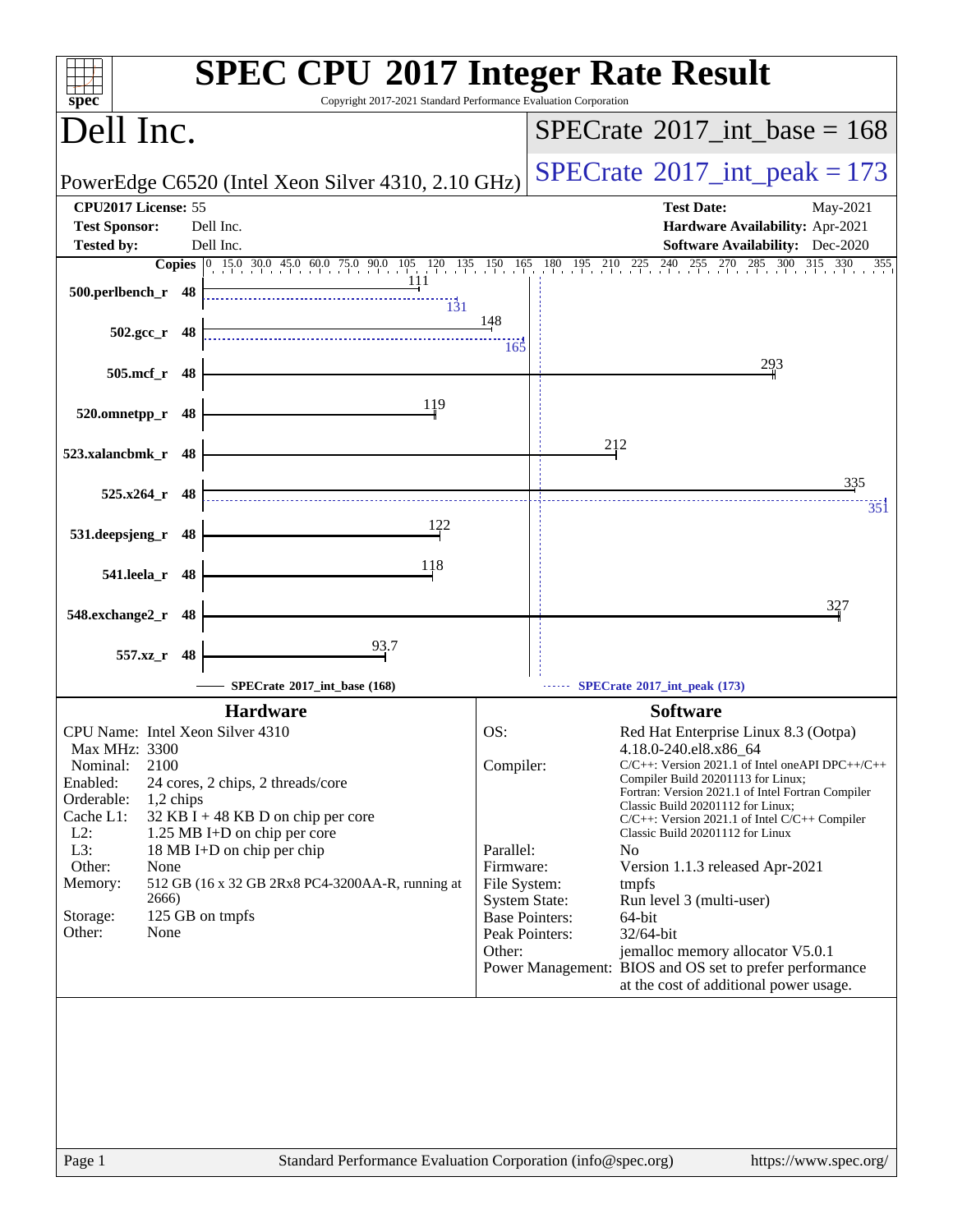Copyright 2017-2021 Standard Performance Evaluation Corporation

# Dell Inc.

**[spec](http://www.spec.org/)**

#### $SPECTate@2017_int\_base = 168$

PowerEdge C6520 (Intel Xeon Silver 4310, 2.10 GHz)  $\left|$  [SPECrate](http://www.spec.org/auto/cpu2017/Docs/result-fields.html#SPECrate2017intpeak)<sup>®</sup>[2017\\_int\\_peak = 1](http://www.spec.org/auto/cpu2017/Docs/result-fields.html#SPECrate2017intpeak)73

**[CPU2017 License:](http://www.spec.org/auto/cpu2017/Docs/result-fields.html#CPU2017License)** 55 **[Test Date:](http://www.spec.org/auto/cpu2017/Docs/result-fields.html#TestDate)** May-2021 **[Test Sponsor:](http://www.spec.org/auto/cpu2017/Docs/result-fields.html#TestSponsor)** Dell Inc. **[Hardware Availability:](http://www.spec.org/auto/cpu2017/Docs/result-fields.html#HardwareAvailability)** Apr-2021 **[Tested by:](http://www.spec.org/auto/cpu2017/Docs/result-fields.html#Testedby)** Dell Inc. **[Software Availability:](http://www.spec.org/auto/cpu2017/Docs/result-fields.html#SoftwareAvailability)** Dec-2020

#### **[Results Table](http://www.spec.org/auto/cpu2017/Docs/result-fields.html#ResultsTable)**

|                                          |               |                |            | <b>Base</b>    |            |                |       |               |                |              | <b>Peak</b>    |              |                |              |
|------------------------------------------|---------------|----------------|------------|----------------|------------|----------------|-------|---------------|----------------|--------------|----------------|--------------|----------------|--------------|
| <b>Benchmark</b>                         | <b>Copies</b> | <b>Seconds</b> | Ratio      | <b>Seconds</b> | Ratio      | <b>Seconds</b> | Ratio | <b>Copies</b> | <b>Seconds</b> | <b>Ratio</b> | <b>Seconds</b> | <b>Ratio</b> | <b>Seconds</b> | <b>Ratio</b> |
| $500.$ perlbench_r                       | 48            | 689            | <u>111</u> | 687            | 111        |                |       | 48            | 585            | 131          | 585            | <u>131</u>   |                |              |
| $502.\text{sec}$ <sub>r</sub>            | 48            | 457            | 149        | 458            | 148        |                |       | 48            | 412            | 165          | 413            | 165          |                |              |
| $505$ .mcf r                             | 48            | 265            | 293        | 264            | 294        |                |       | 48            | 265            | 293          | 264            | 294          |                |              |
| 520.omnetpp_r                            | 48            | 526            | 120        | 529            | <u>119</u> |                |       | 48            | 526            | 120          | 529            | <u>119</u>   |                |              |
| 523.xalancbmk r                          | 48            | 239            | 212        | 238            | 213        |                |       | 48            | 239            | 212          | 238            | 213          |                |              |
| $525.x264$ r                             | 48            | 251            | 335        | 251            | 335        |                |       | 48            | 240            | 351          | 239            | 352          |                |              |
| 531.deepsjeng_r                          | 48            | 452            | 122        | 452            | 122        |                |       | 48            | 452            | 122          | 452            | 122          |                |              |
| 541.leela r                              | 48            | 673            | 118        | 673            | <b>118</b> |                |       | 48            | 673            | 118          | 673            | <b>118</b>   |                |              |
| 548.exchange2_r                          | 48            | 385            | 327        | 384            | 328        |                |       | 48            | 385            | 327          | 384            | 328          |                |              |
| $557.xz$ _r                              | 48            | 552            | 93.9       | 554            | 93.7       |                |       | 48            | 552            | 93.9         | 554            | 93.7         |                |              |
| $SPECrate^{\circ}2017$ int base =<br>168 |               |                |            |                |            |                |       |               |                |              |                |              |                |              |
| $SPECrate*2017\_int\_peak =$             |               |                | 173        |                |            |                |       |               |                |              |                |              |                |              |

Results appear in the [order in which they were run.](http://www.spec.org/auto/cpu2017/Docs/result-fields.html#RunOrder) Bold underlined text [indicates a median measurement.](http://www.spec.org/auto/cpu2017/Docs/result-fields.html#Median)

#### **[Submit Notes](http://www.spec.org/auto/cpu2017/Docs/result-fields.html#SubmitNotes)**

 The numactl mechanism was used to bind copies to processors. The config file option 'submit' was used to generate numactl commands to bind each copy to a specific processor. For details, please see the config file.

#### **[Operating System Notes](http://www.spec.org/auto/cpu2017/Docs/result-fields.html#OperatingSystemNotes)**

Stack size set to unlimited using "ulimit -s unlimited"

#### **[Environment Variables Notes](http://www.spec.org/auto/cpu2017/Docs/result-fields.html#EnvironmentVariablesNotes)**

```
Environment variables set by runcpu before the start of the run:
LD_LIBRARY_PATH =
      "/mnt/ramdisk/cpu2017-1.1.7-ic2021.1/lib/intel64:/mnt/ramdisk/cpu2017-1.
      1.7-ic2021.1/lib/ia32:/mnt/ramdisk/cpu2017-1.1.7-ic2021.1/je5.0.1-32"
```
#### MALLOC\_CONF = "retain:true"

#### **[General Notes](http://www.spec.org/auto/cpu2017/Docs/result-fields.html#GeneralNotes)**

 Binaries compiled on a system with 1x Intel Core i9-7980XE CPU + 64GB RAM memory using Red Hat Enterprise Linux 8.1

 NA: The test sponsor attests, as of date of publication, that CVE-2017-5754 (Meltdown) is mitigated in the system as tested and documented. Yes: The test sponsor attests, as of date of publication, that CVE-2017-5753 (Spectre variant 1) is mitigated in the system as tested and documented.

**(Continued on next page)**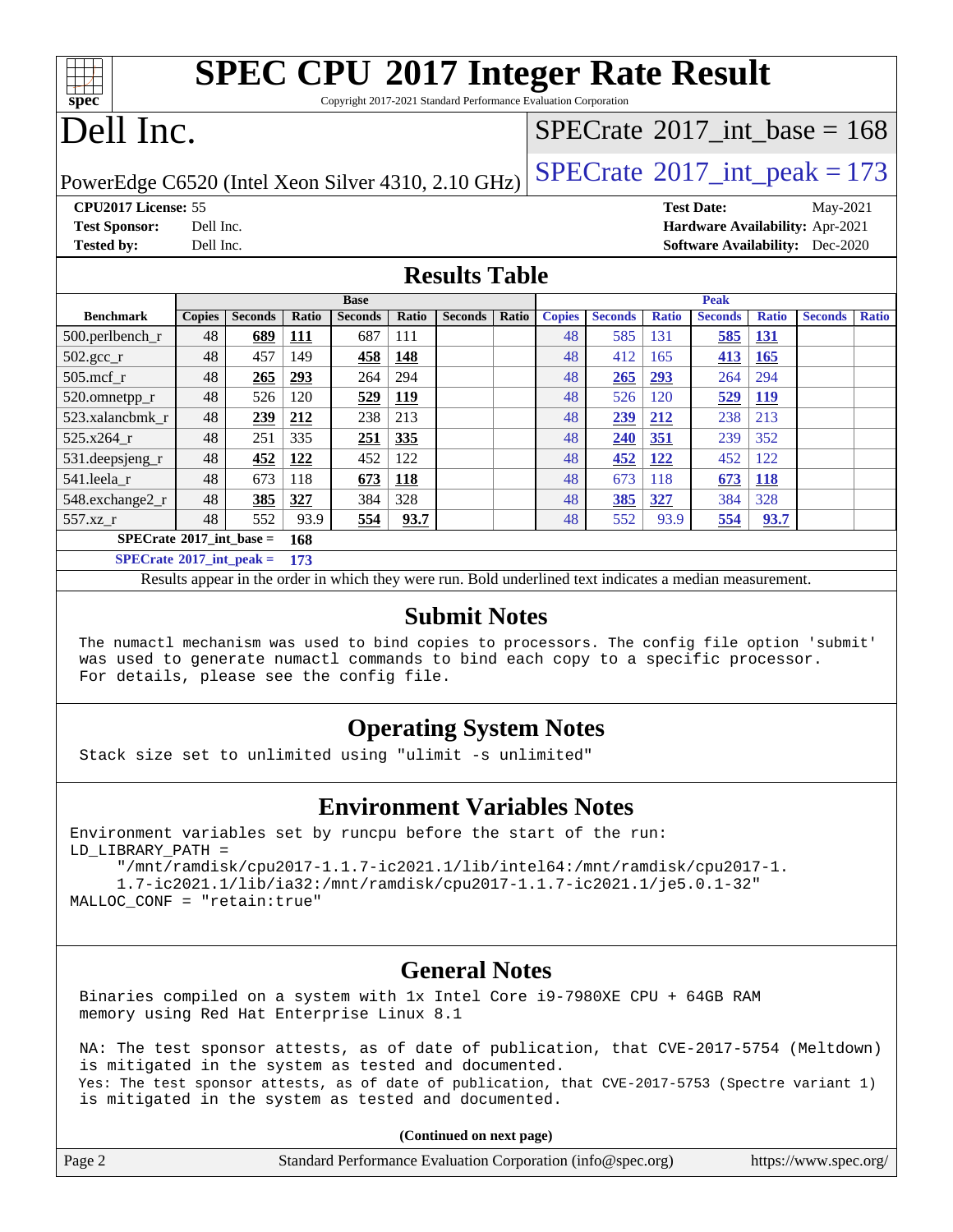| <b>SPEC CPU®2017 Integer Rate Result</b><br>Copyright 2017-2021 Standard Performance Evaluation Corporation<br>spec <sup>®</sup>                                |                                         |                       |
|-----------------------------------------------------------------------------------------------------------------------------------------------------------------|-----------------------------------------|-----------------------|
| Dell Inc.                                                                                                                                                       | $SPECrate^{\circ}2017\_int\_base = 168$ |                       |
| PowerEdge C6520 (Intel Xeon Silver 4310, 2.10 GHz)                                                                                                              | $SPECrate^{\circ}2017\_int\_peak = 173$ |                       |
| CPU2017 License: 55                                                                                                                                             | <b>Test Date:</b>                       | May-2021              |
| <b>Test Sponsor:</b><br>Dell Inc.                                                                                                                               | Hardware Availability: Apr-2021         |                       |
| Dell Inc.<br><b>Tested by:</b>                                                                                                                                  | <b>Software Availability:</b> Dec-2020  |                       |
| <b>General Notes (Continued)</b>                                                                                                                                |                                         |                       |
| Yes: The test sponsor attests, as of date of publication, that CVE-2017-5715 (Spectre variant 2)<br>is mitigated in the system as tested and documented.        |                                         |                       |
| Transparent Huge Pages enabled by default<br>Prior to runcpu invocation                                                                                         |                                         |                       |
| Filesystem page cache synced and cleared with:<br>/proc/sys/vm/drop_caches<br>sync $i$ echo $3$<br>runcpu command invoked through numactl i.e.:                 |                                         |                       |
| numactl --interleave=all runcpu <etc></etc>                                                                                                                     |                                         |                       |
| jemalloc, a general purpose malloc implementation                                                                                                               |                                         |                       |
| built with the RedHat Enterprise 7.5, and the system compiler gcc 4.8.5<br>sources available from jemalloc.net or https://github.com/jemalloc/jemalloc/releases |                                         |                       |
| Benchmark run from a 125 GB ramdisk created with the cmd: "mount -t tmpfs -o size=125G tmpfs /mnt/ramdisk"                                                      |                                         |                       |
| <b>Platform Notes</b>                                                                                                                                           |                                         |                       |
| BIOS Settings:                                                                                                                                                  |                                         |                       |
| Sub NUMA Cluster : 2-Way Clustering<br>Virtualization Technology : Disabled                                                                                     |                                         |                       |
|                                                                                                                                                                 |                                         |                       |
| System Profile : Custom                                                                                                                                         |                                         |                       |
| CPU Power Management : Maximum Performance                                                                                                                      |                                         |                       |
| $C1E$ : Disabled                                                                                                                                                |                                         |                       |
| C States : Autonomous                                                                                                                                           |                                         |                       |
| Memory Patrol Scrub: Disabled                                                                                                                                   |                                         |                       |
| Energy Efficiency Policy : Performance<br>CPU Interconnect Bus Link                                                                                             |                                         |                       |
| Power Management : Disabled                                                                                                                                     |                                         |                       |
|                                                                                                                                                                 |                                         |                       |
| Sysinfo program /mnt/ramdisk/cpu2017-1.1.7-ic2021.1/bin/sysinfo                                                                                                 |                                         |                       |
| Rev: r6538 of 2020-09-24 e8664e66d2d7080afeaa89d4b38e2f1c                                                                                                       |                                         |                       |
| running on localhost.localdomain Sun May 23 10:21:37 2021                                                                                                       |                                         |                       |
| SUT (System Under Test) info as seen by some common utilities.                                                                                                  |                                         |                       |
| For more information on this section, see                                                                                                                       |                                         |                       |
| https://www.spec.org/cpu2017/Docs/config.html#sysinfo                                                                                                           |                                         |                       |
| From /proc/cpuinfo                                                                                                                                              |                                         |                       |
| model name: $Intel(R)$ Xeon(R) Silver 4310 CPU @ 2.10GHz                                                                                                        |                                         |                       |
| "physical id"s (chips)<br>2                                                                                                                                     |                                         |                       |
| 48 "processors"                                                                                                                                                 |                                         |                       |
| cores, siblings (Caution: counting these is hw and system dependent. The following                                                                              |                                         |                       |
| excerpts from /proc/cpuinfo might not be reliable. Use with caution.)<br>cpu cores $: 12$                                                                       |                                         |                       |
| (Continued on next page)                                                                                                                                        |                                         |                       |
|                                                                                                                                                                 |                                         |                       |
| Page 3<br>Standard Performance Evaluation Corporation (info@spec.org)                                                                                           |                                         | https://www.spec.org/ |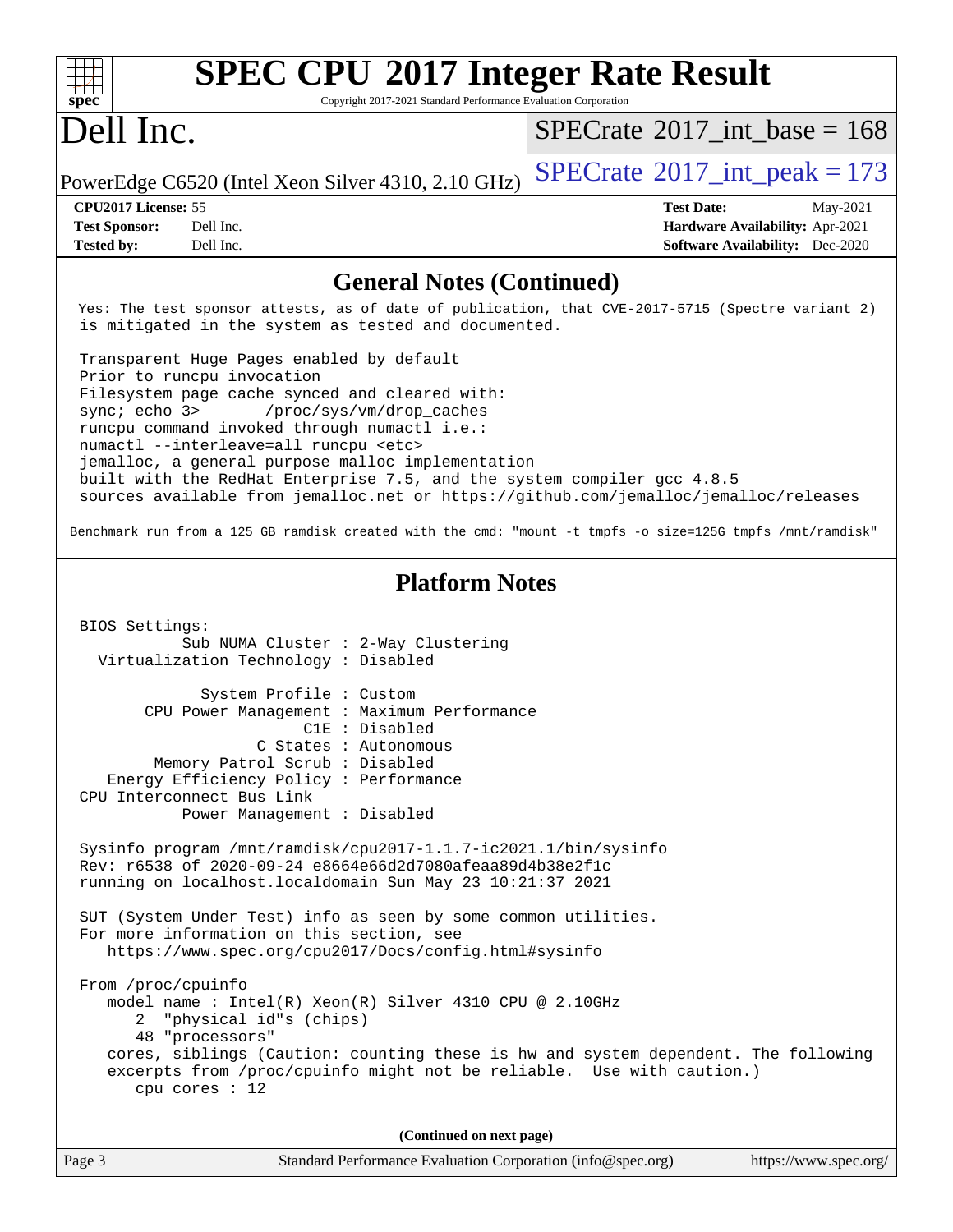| $spec^*$                                                 | Copyright 2017-2021 Standard Performance Evaluation Corporation                            | <b>SPEC CPU®2017 Integer Rate Result</b>                                                                                                                                   |
|----------------------------------------------------------|--------------------------------------------------------------------------------------------|----------------------------------------------------------------------------------------------------------------------------------------------------------------------------|
| Dell Inc.                                                |                                                                                            | $SPECrate^{\circledast}2017$ int base = 168                                                                                                                                |
| PowerEdge C6520 (Intel Xeon Silver 4310, 2.10 GHz)       |                                                                                            | $SPECTate$ <sup>®</sup> 2017_int_peak = 173                                                                                                                                |
| CPU2017 License: 55<br><b>Test Sponsor:</b><br>Dell Inc. |                                                                                            | <b>Test Date:</b><br>May-2021<br>Hardware Availability: Apr-2021                                                                                                           |
| <b>Tested by:</b><br>Dell Inc.                           |                                                                                            | <b>Software Availability:</b> Dec-2020                                                                                                                                     |
|                                                          | <b>Platform Notes (Continued)</b>                                                          |                                                                                                                                                                            |
| siblings : 24                                            |                                                                                            |                                                                                                                                                                            |
|                                                          | physical 0: cores 0 1 2 3 4 5 6 7 8 9 10 11<br>physical 1: cores 0 1 2 3 4 5 6 7 8 9 10 11 |                                                                                                                                                                            |
|                                                          |                                                                                            |                                                                                                                                                                            |
| From lscpu:                                              |                                                                                            |                                                                                                                                                                            |
| Architecture:                                            | x86_64                                                                                     |                                                                                                                                                                            |
| $CPU$ op-mode(s):                                        | $32$ -bit, $64$ -bit                                                                       |                                                                                                                                                                            |
| Byte Order:                                              | Little Endian<br>48                                                                        |                                                                                                                                                                            |
| CPU(s):<br>On-line CPU(s) list: $0-47$                   |                                                                                            |                                                                                                                                                                            |
| Thread( $s$ ) per core:                                  | 2                                                                                          |                                                                                                                                                                            |
| Core(s) per socket:                                      | 12                                                                                         |                                                                                                                                                                            |
| Socket(s):                                               | 2                                                                                          |                                                                                                                                                                            |
| NUMA $node(s):$                                          | 4                                                                                          |                                                                                                                                                                            |
| Vendor ID:                                               | GenuineIntel                                                                               |                                                                                                                                                                            |
| CPU family:<br>Model:                                    | 6<br>106                                                                                   |                                                                                                                                                                            |
| Model name:                                              | $Intel(R) Xeon(R) Silver 4310 CPU @ 2.10GHz$                                               |                                                                                                                                                                            |
| Stepping:                                                | 6                                                                                          |                                                                                                                                                                            |
| CPU MHz:                                                 | 1678.266                                                                                   |                                                                                                                                                                            |
| BogoMIPS:                                                | 4200.00                                                                                    |                                                                                                                                                                            |
| Virtualization:                                          | $VT - x$                                                                                   |                                                                                                                                                                            |
| L1d cache:                                               | 48K                                                                                        |                                                                                                                                                                            |
| Lli cache:                                               | 32K                                                                                        |                                                                                                                                                                            |
| L2 cache:<br>L3 cache:                                   | 1280K<br>18432K                                                                            |                                                                                                                                                                            |
| NUMA node0 $CPU(s): 0-5, 24-29$                          |                                                                                            |                                                                                                                                                                            |
| NUMA nodel $CPU(s):$                                     | $6 - 11, 30 - 35$                                                                          |                                                                                                                                                                            |
| NUMA node2 CPU(s):                                       | $12 - 17, 36 - 41$                                                                         |                                                                                                                                                                            |
| NUMA $node3$ $CPU(s):$                                   | $18 - 23, 42 - 47$                                                                         |                                                                                                                                                                            |
| Flagg:                                                   |                                                                                            | fpu vme de pse tsc msr pae mce cx8 apic sep mtrr pge mca cmov                                                                                                              |
|                                                          |                                                                                            | pat pse36 clflush dts acpi mmx fxsr sse sse2 ss ht tm pbe syscall nx pdpe1gb rdtscp                                                                                        |
|                                                          |                                                                                            | lm constant_tsc art arch_perfmon pebs bts rep_good nopl xtopology nonstop_tsc cpuid<br>aperfmperf pni pclmulqdq dtes64 monitor ds_cpl vmx smx est tm2 ssse3 sdbg fma cx16  |
|                                                          |                                                                                            | xtpr pdcm pcid dca sse4_1 sse4_2 x2apic movbe popcnt tsc_deadline_timer aes xsave                                                                                          |
|                                                          |                                                                                            | avx f16c rdrand lahf_lm abm 3dnowprefetch cpuid_fault epb cat_13 invpcid_single                                                                                            |
|                                                          |                                                                                            | intel_ppin ssbd mba ibrs ibpb stibp ibrs_enhanced fsgsbase tsc_adjust bmil hle avx2                                                                                        |
|                                                          |                                                                                            | smep bmi2 erms invpcid cqm rdt_a avx512f avx512dq rdseed adx smap avx512ifma                                                                                               |
|                                                          |                                                                                            | clflushopt clwb intel_pt avx512cd sha_ni avx512bw avx512vl xsaveopt xsavec xgetbvl                                                                                         |
|                                                          |                                                                                            | xsaves cqm_llc cqm_occup_llc cqm_mbm_total cqm_mbm_local split_lock_detect wbnoinvd<br>dtherm ida arat pln pts avx512vbmi umip pku ospke avx512_vbmi2 gfni vaes vpclmulqdq |
|                                                          |                                                                                            | avx512_vnni avx512_bitalg tme avx512_vpopcntdq la57 rdpid md_clear pconfig flush_11d                                                                                       |
| arch_capabilities                                        |                                                                                            |                                                                                                                                                                            |
|                                                          |                                                                                            |                                                                                                                                                                            |
| /proc/cpuinfo cache data                                 |                                                                                            |                                                                                                                                                                            |
| cache size : 18432 KB                                    |                                                                                            |                                                                                                                                                                            |
|                                                          |                                                                                            |                                                                                                                                                                            |
|                                                          |                                                                                            |                                                                                                                                                                            |
|                                                          | (Continued on next page)                                                                   |                                                                                                                                                                            |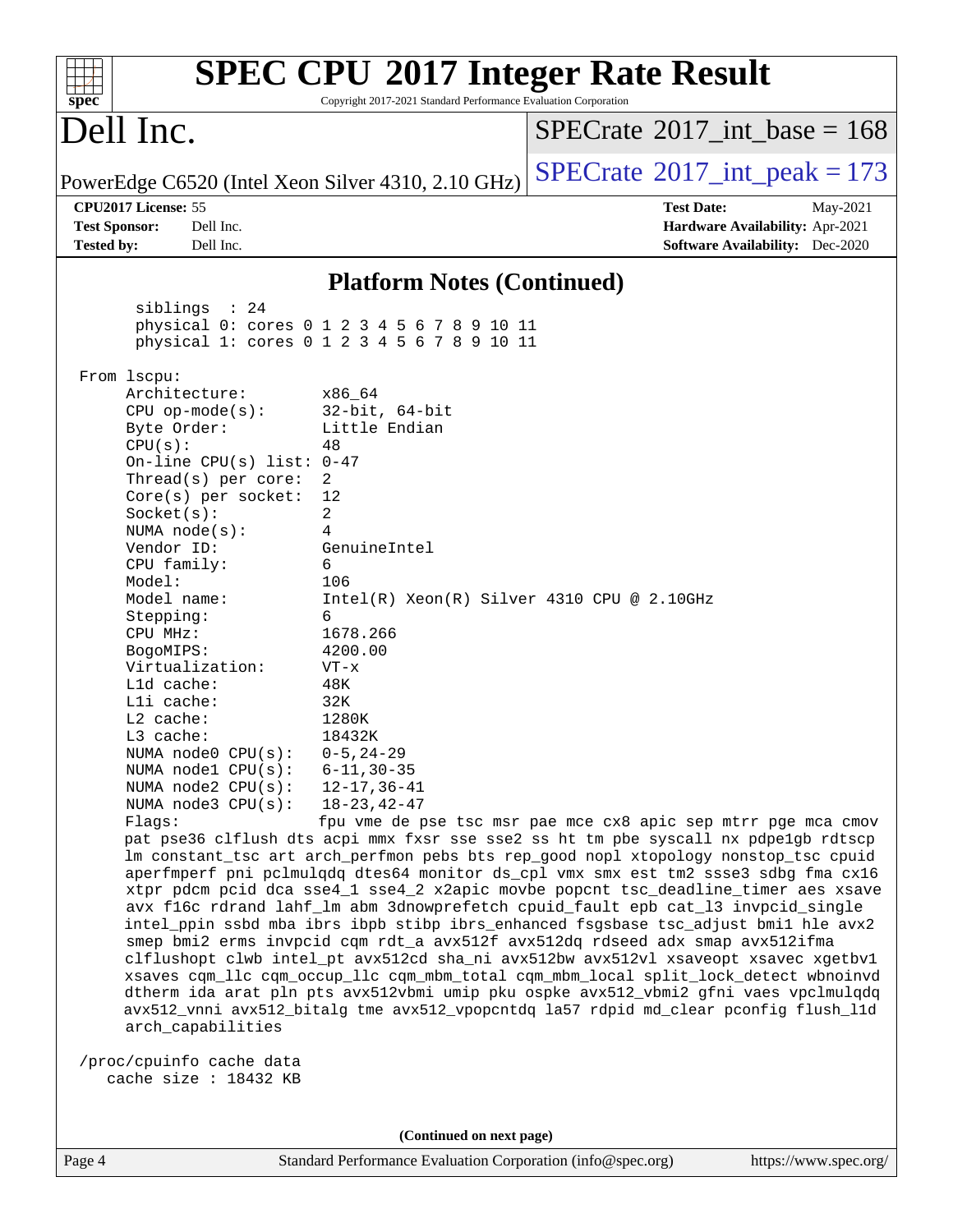

Copyright 2017-2021 Standard Performance Evaluation Corporation

## Dell Inc.

 $SPECrate$ <sup>®</sup>[2017\\_int\\_base =](http://www.spec.org/auto/cpu2017/Docs/result-fields.html#SPECrate2017intbase) 168

PowerEdge C6520 (Intel Xeon Silver 4310, 2.10 GHz)  $\left|$  [SPECrate](http://www.spec.org/auto/cpu2017/Docs/result-fields.html#SPECrate2017intpeak)<sup>®</sup>[2017\\_int\\_peak = 1](http://www.spec.org/auto/cpu2017/Docs/result-fields.html#SPECrate2017intpeak)73

#### **[CPU2017 License:](http://www.spec.org/auto/cpu2017/Docs/result-fields.html#CPU2017License)** 55 **[Test Date:](http://www.spec.org/auto/cpu2017/Docs/result-fields.html#TestDate)** May-2021

**[Tested by:](http://www.spec.org/auto/cpu2017/Docs/result-fields.html#Testedby)** Dell Inc. **[Software Availability:](http://www.spec.org/auto/cpu2017/Docs/result-fields.html#SoftwareAvailability)** Dec-2020

**[Test Sponsor:](http://www.spec.org/auto/cpu2017/Docs/result-fields.html#TestSponsor)** Dell Inc. **[Hardware Availability:](http://www.spec.org/auto/cpu2017/Docs/result-fields.html#HardwareAvailability)** Apr-2021

#### **[Platform Notes \(Continued\)](http://www.spec.org/auto/cpu2017/Docs/result-fields.html#PlatformNotes)**

| From numactl --hardware WARNING: a numactl 'node' might or might not correspond to a                  |
|-------------------------------------------------------------------------------------------------------|
| physical chip.                                                                                        |
| $available: 4 nodes (0-3)$                                                                            |
| node 0 cpus: 0 1 2 3 4 5 24 25 26 27 28 29<br>node 0 size: 127109 MB                                  |
| node 0 free: 128112 MB                                                                                |
| node 1 cpus: 6 7 8 9 10 11 30 31 32 33 34 35                                                          |
| node 1 size: 127731 MB                                                                                |
| node 1 free: 128786 MB                                                                                |
| node 2 cpus: 12 13 14 15 16 17 36 37 38 39 40 41                                                      |
| node 2 size: 127706 MB                                                                                |
| node 2 free: 119680 MB                                                                                |
| node 3 cpus: 18 19 20 21 22 23 42 43 44 45 46 47                                                      |
| node 3 size: 127564 MB                                                                                |
| node 3 free: 128725 MB                                                                                |
| node distances:                                                                                       |
| node 0 1 2 3                                                                                          |
| 0: 10 11 20 20                                                                                        |
| 1: 11 10 20 20<br>2: 20 20 10 11                                                                      |
| 3: 20 20 11 10                                                                                        |
|                                                                                                       |
| From /proc/meminfo                                                                                    |
| MemTotal: 527808976 kB                                                                                |
| HugePages_Total:<br>0                                                                                 |
| Hugepagesize: 2048 kB                                                                                 |
|                                                                                                       |
| /sbin/tuned-adm active                                                                                |
| Current active profile: throughput-performance                                                        |
| From /etc/*release* /etc/*version*                                                                    |
| os-release:                                                                                           |
| NAME="Red Hat Enterprise Linux"                                                                       |
| VERSION="8.3 (Ootpa)"                                                                                 |
| ID="rhel"                                                                                             |
| ID_LIKE="fedora"                                                                                      |
| VERSION_ID="8.3"                                                                                      |
| PLATFORM ID="platform:el8"                                                                            |
| PRETTY_NAME="Red Hat Enterprise Linux 8.3 (Ootpa)"                                                    |
| ANSI_COLOR="0;31"                                                                                     |
| redhat-release: Red Hat Enterprise Linux release 8.3 (Ootpa)                                          |
| system-release: Red Hat Enterprise Linux release 8.3 (Ootpa)                                          |
| system-release-cpe: cpe:/o:redhat:enterprise_linux:8.3:ga                                             |
|                                                                                                       |
| uname $-a$ :<br>Linux localhost.localdomain 4.18.0-240.el8.x86_64 #1 SMP Wed Sep 23 05:13:10 EDT 2020 |
| x86 64 x86 64 x86 64 GNU/Linux                                                                        |
|                                                                                                       |
| (Continued on next page)                                                                              |
|                                                                                                       |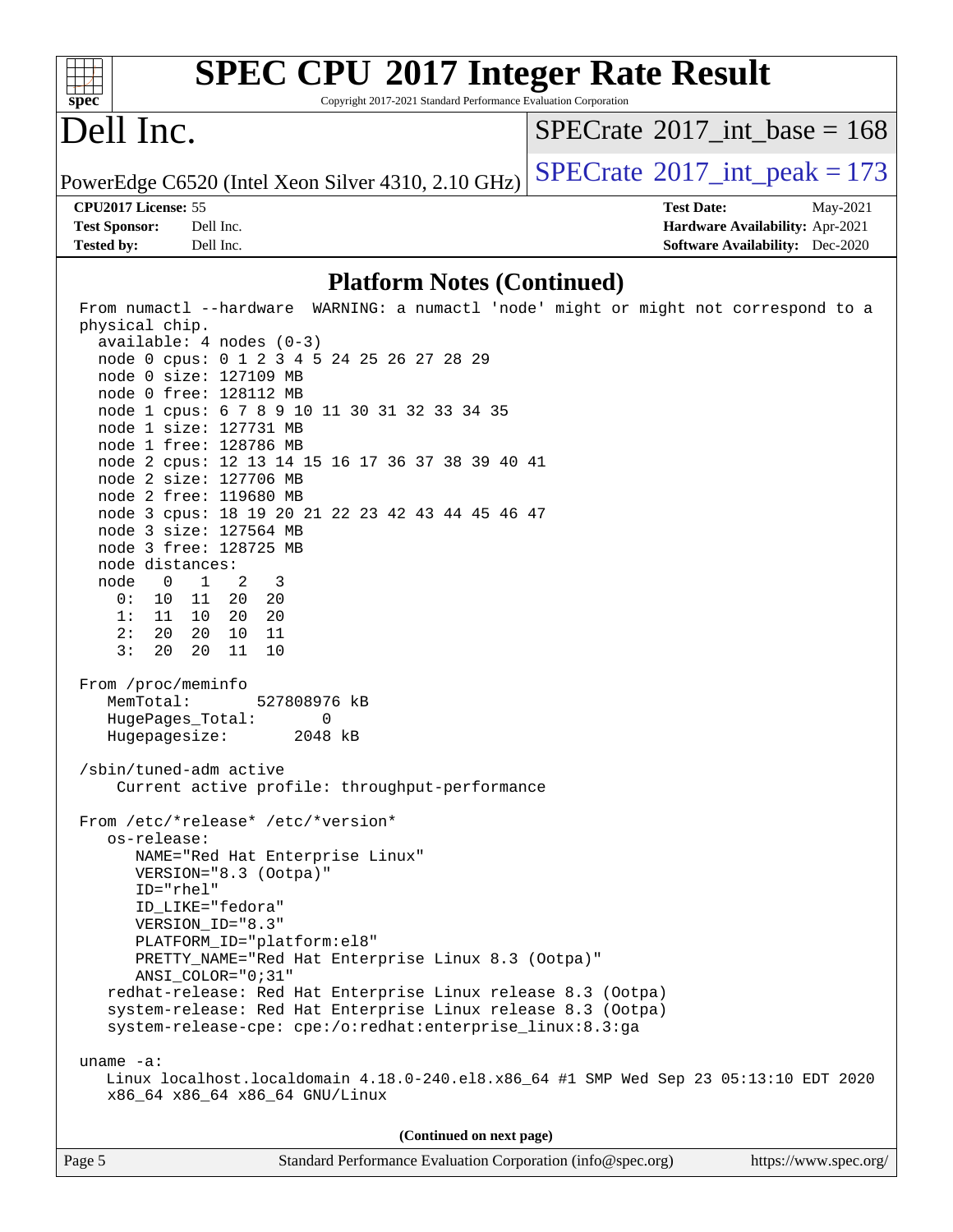| <b>SPEC CPU®2017 Integer Rate Result</b><br>Copyright 2017-2021 Standard Performance Evaluation Corporation<br>spec <sup>®</sup>                                                                                                                                                                                                                                                                                  |                                                                                                                                                                                                                                                                                                         |
|-------------------------------------------------------------------------------------------------------------------------------------------------------------------------------------------------------------------------------------------------------------------------------------------------------------------------------------------------------------------------------------------------------------------|---------------------------------------------------------------------------------------------------------------------------------------------------------------------------------------------------------------------------------------------------------------------------------------------------------|
| Dell Inc.                                                                                                                                                                                                                                                                                                                                                                                                         | $SPECrate^{\circledast}2017$ int base = 168                                                                                                                                                                                                                                                             |
| PowerEdge C6520 (Intel Xeon Silver 4310, 2.10 GHz)                                                                                                                                                                                                                                                                                                                                                                | $SPECTate@2017_int\_peak = 173$                                                                                                                                                                                                                                                                         |
| CPU2017 License: 55<br><b>Test Sponsor:</b><br>Dell Inc.<br><b>Tested by:</b><br>Dell Inc.                                                                                                                                                                                                                                                                                                                        | <b>Test Date:</b><br>May-2021<br>Hardware Availability: Apr-2021<br><b>Software Availability:</b> Dec-2020                                                                                                                                                                                              |
| <b>Platform Notes (Continued)</b>                                                                                                                                                                                                                                                                                                                                                                                 |                                                                                                                                                                                                                                                                                                         |
| Kernel self-reported vulnerability status:                                                                                                                                                                                                                                                                                                                                                                        |                                                                                                                                                                                                                                                                                                         |
| CVE-2018-12207 (iTLB Multihit):<br>CVE-2018-3620 (L1 Terminal Fault):<br>Microarchitectural Data Sampling:<br>CVE-2017-5754 (Meltdown):<br>CVE-2018-3639 (Speculative Store Bypass):<br>CVE-2017-5753 (Spectre variant 1):<br>$CVE-2017-5715$ (Spectre variant 2):<br>CVE-2020-0543 (Special Register Buffer Data Sampling): Not affected<br>CVE-2019-11135 (TSX Asynchronous Abort):<br>run-level 3 May 23 10:18 | Not affected<br>Not affected<br>Not affected<br>Not affected<br>Mitigation: Speculative Store<br>Bypass disabled via prctl and<br>seccomp<br>Mitigation: usercopy/swapgs<br>barriers and __user pointer<br>sanitization<br>Mitigation: Enhanced IBRS, IBPB:<br>conditional, RSB filling<br>Not affected |
| SPEC is set to: /mnt/ramdisk/cpu2017-1.1.7-ic2021.1                                                                                                                                                                                                                                                                                                                                                               |                                                                                                                                                                                                                                                                                                         |
| Size Used Avail Use% Mounted on<br>Filesystem<br>Type<br>125G  4.4G  121G<br>tmpfs<br>tmpfs                                                                                                                                                                                                                                                                                                                       | 4% /mnt/ramdisk                                                                                                                                                                                                                                                                                         |
| From /sys/devices/virtual/dmi/id<br>Dell Inc.<br>Vendor:<br>Product:<br>PowerEdge C6520<br>Product Family: PowerEdge                                                                                                                                                                                                                                                                                              |                                                                                                                                                                                                                                                                                                         |
| Additional information from dmidecode follows. WARNING: Use caution when you interpret<br>this section. The 'dmidecode' program reads system data which is "intended to allow<br>hardware to be accurately determined", but the intent may not be met, as there are<br>frequent changes to hardware, firmware, and the "DMTF SMBIOS" standard.<br>Memory:                                                         |                                                                                                                                                                                                                                                                                                         |
| 6x 002C00B3002C 18ASF4G72PDZ-3G2E1 32 GB 2 rank 3200, configured at 2666<br>10x 00AD063200AD HMAA4GR7AJR8N-XN 32 GB 2 rank 3200, configured at 2666                                                                                                                                                                                                                                                               |                                                                                                                                                                                                                                                                                                         |
| BIOS:<br>BIOS Vendor:<br>Dell Inc.<br>1.1.3<br>BIOS Version:<br>BIOS Date:<br>04/27/2021<br>BIOS Revision:<br>1.1<br>(End of data from sysinfo program)                                                                                                                                                                                                                                                           |                                                                                                                                                                                                                                                                                                         |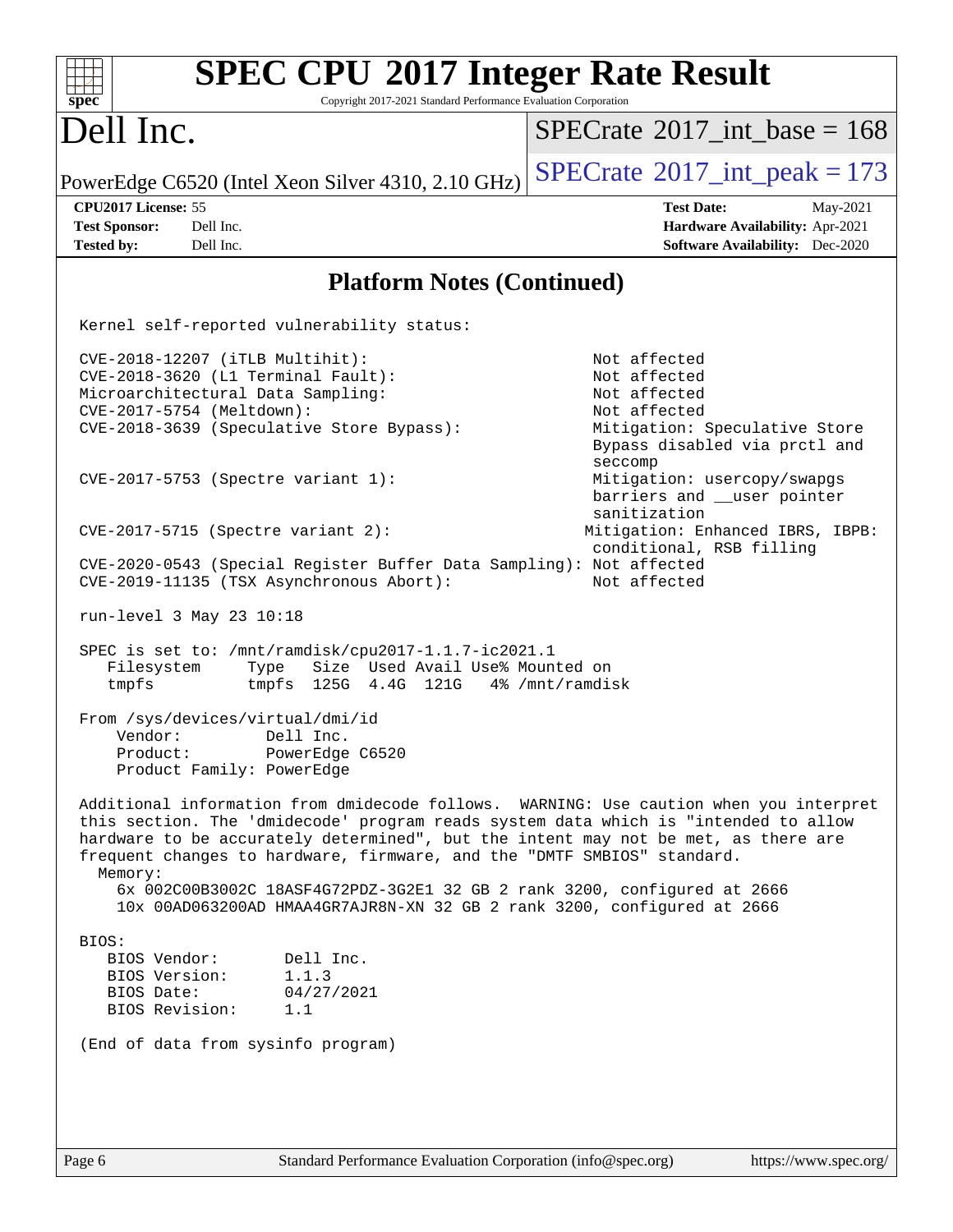| spec <sup>®</sup>                                                | <b>SPEC CPU®2017 Integer Rate Result</b><br>Copyright 2017-2021 Standard Performance Evaluation Corporation                                                                                   |                                                                                                |                       |
|------------------------------------------------------------------|-----------------------------------------------------------------------------------------------------------------------------------------------------------------------------------------------|------------------------------------------------------------------------------------------------|-----------------------|
| Dell Inc.                                                        |                                                                                                                                                                                               | $SPECrate^{\circledast}2017$ int base = 168                                                    |                       |
|                                                                  | PowerEdge C6520 (Intel Xeon Silver 4310, 2.10 GHz)                                                                                                                                            | $SPECTate$ <sup>®</sup> 2017_int_peak = 173                                                    |                       |
| CPU2017 License: 55<br><b>Test Sponsor:</b><br><b>Tested by:</b> | Dell Inc.<br>Dell Inc.                                                                                                                                                                        | <b>Test Date:</b><br>Hardware Availability: Apr-2021<br><b>Software Availability:</b> Dec-2020 | May-2021              |
|                                                                  | <b>Compiler Version Notes</b>                                                                                                                                                                 |                                                                                                |                       |
| C                                                                | 500.perlbench_r(peak)                                                                                                                                                                         |                                                                                                |                       |
|                                                                  | $Intel(R)$ C Intel(R) 64 Compiler Classic for applications running on Intel(R)<br>64, Version 2021.1 Build 20201112_000000<br>Copyright (C) 1985-2020 Intel Corporation. All rights reserved. |                                                                                                |                       |
| С                                                                | $502. \text{gcc\_r}(\text{peak})$                                                                                                                                                             |                                                                                                |                       |
|                                                                  | Intel(R) oneAPI DPC++/C++ Compiler for applications running on IA-32, Version<br>2021.1 Build 20201113<br>Copyright (C) 1985-2020 Intel Corporation. All rights reserved.                     |                                                                                                |                       |
| C                                                                | 500.perlbench_r(base) 502.gcc_r(base) 505.mcf_r(base, peak)<br>525.x264_r(base, peak) 557.xz_r(base, peak)                                                                                    |                                                                                                |                       |
|                                                                  | $Intel(R)$ oneAPI DPC++/C++ Compiler for applications running on Intel(R) 64,<br>Version 2021.1 Build 20201113<br>Copyright (C) 1985-2020 Intel Corporation. All rights reserved.             |                                                                                                |                       |
| C                                                                | 500.perlbench_r(peak)                                                                                                                                                                         |                                                                                                |                       |
|                                                                  | $Intel(R)$ C Intel(R) 64 Compiler Classic for applications running on Intel(R)<br>64, Version 2021.1 Build 20201112_000000<br>Copyright (C) 1985-2020 Intel Corporation. All rights reserved. |                                                                                                |                       |
|                                                                  | $C$   502.gcc_r(peak)                                                                                                                                                                         |                                                                                                |                       |
|                                                                  | Intel(R) oneAPI DPC++/C++ Compiler for applications running on IA-32, Version<br>2021.1 Build 20201113<br>Copyright (C) 1985-2020 Intel Corporation. All rights reserved.                     |                                                                                                |                       |
| C                                                                | 500.perlbench_r(base) 502.gcc_r(base) 505.mcf_r(base, peak)<br>$525.x264_r(base, peak) 557.xz_r(base, peak)$                                                                                  |                                                                                                |                       |
|                                                                  | $Intel(R)$ oneAPI DPC++/C++ Compiler for applications running on Intel(R) 64,<br>Version 2021.1 Build 20201113                                                                                |                                                                                                |                       |
|                                                                  | (Continued on next page)                                                                                                                                                                      |                                                                                                |                       |
| Page 7                                                           | Standard Performance Evaluation Corporation (info@spec.org)                                                                                                                                   |                                                                                                | https://www.spec.org/ |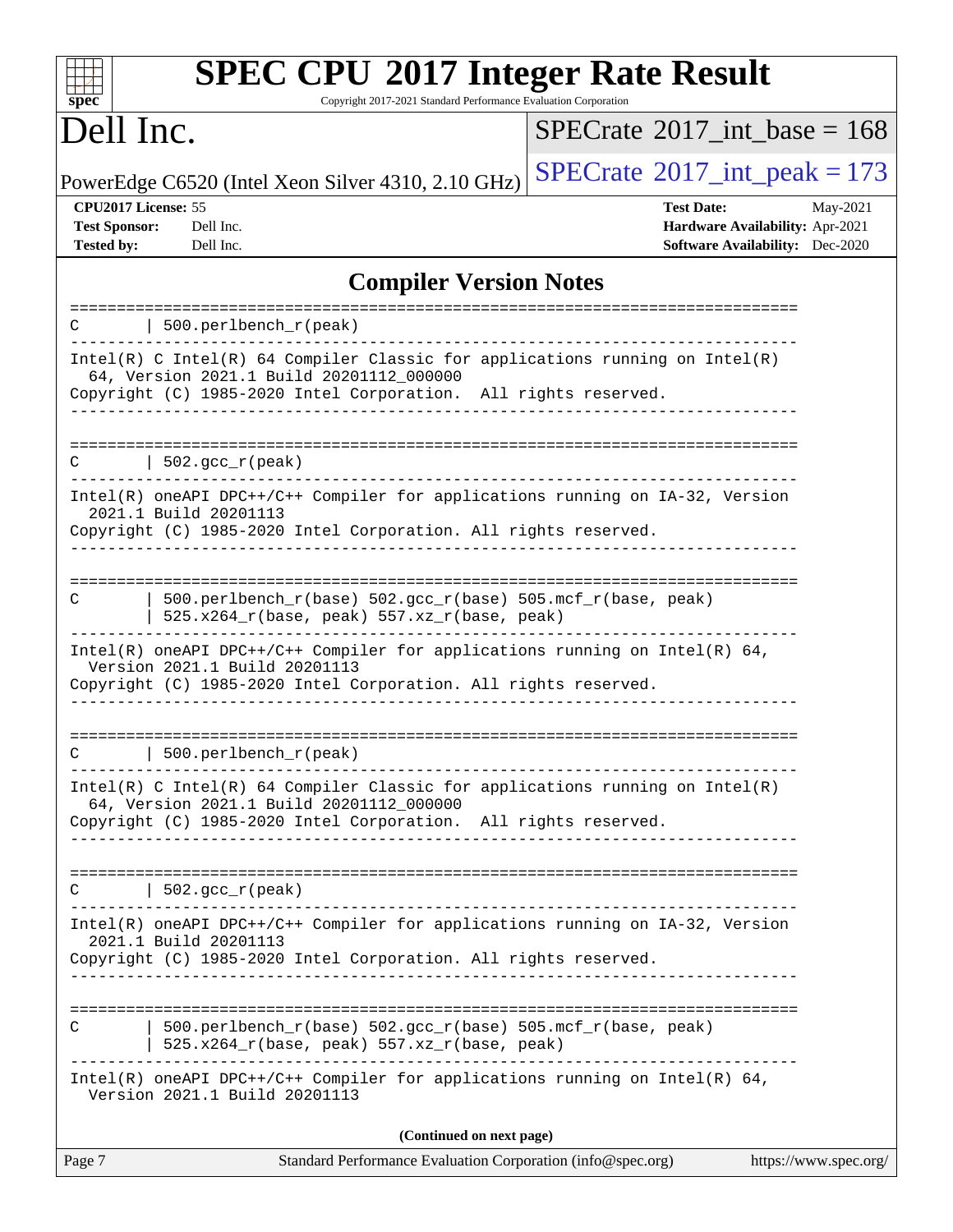| $spec^*$                                                                                                                                                                                          | Copyright 2017-2021 Standard Performance Evaluation Corporation | <b>SPEC CPU®2017 Integer Rate Result</b>                                                                   |
|---------------------------------------------------------------------------------------------------------------------------------------------------------------------------------------------------|-----------------------------------------------------------------|------------------------------------------------------------------------------------------------------------|
| Dell Inc.                                                                                                                                                                                         |                                                                 | $SPECrate^{\circ}2017\_int\_base = 168$                                                                    |
| PowerEdge C6520 (Intel Xeon Silver 4310, 2.10 GHz)                                                                                                                                                |                                                                 | $SPECrate^{\circ}2017\_int\_peak = 173$                                                                    |
| CPU2017 License: 55<br><b>Test Sponsor:</b><br>Dell Inc.<br><b>Tested by:</b><br>Dell Inc.                                                                                                        |                                                                 | <b>Test Date:</b><br>May-2021<br>Hardware Availability: Apr-2021<br><b>Software Availability:</b> Dec-2020 |
|                                                                                                                                                                                                   | <b>Compiler Version Notes (Continued)</b>                       |                                                                                                            |
| Copyright (C) 1985-2020 Intel Corporation. All rights reserved.                                                                                                                                   |                                                                 |                                                                                                            |
| $\vert$ 500.perlbench_r(peak)<br>C                                                                                                                                                                |                                                                 |                                                                                                            |
| Intel(R) C Intel(R) 64 Compiler Classic for applications running on Intel(R)<br>64, Version 2021.1 Build 20201112_000000<br>Copyright (C) 1985-2020 Intel Corporation. All rights reserved.       |                                                                 |                                                                                                            |
| $\vert$ 502.gcc_r(peak)<br>C                                                                                                                                                                      |                                                                 |                                                                                                            |
| Intel(R) oneAPI DPC++/C++ Compiler for applications running on IA-32, Version<br>2021.1 Build 20201113<br>Copyright (C) 1985-2020 Intel Corporation. All rights reserved.                         |                                                                 |                                                                                                            |
| $500. perlbench_r(base) 502. gcc_r(base) 505. mcf_r(base, peak)$<br>C                                                                                                                             |                                                                 |                                                                                                            |
| $525.x264_r(base, peak) 557.xz_r(base, peak)$                                                                                                                                                     |                                                                 |                                                                                                            |
| Intel(R) oneAPI DPC++/C++ Compiler for applications running on Intel(R) $64$ ,<br>Version 2021.1 Build 20201113<br>Copyright (C) 1985-2020 Intel Corporation. All rights reserved.                |                                                                 |                                                                                                            |
|                                                                                                                                                                                                   |                                                                 |                                                                                                            |
| 520.omnetpp_r(base, peak) 523.xalancbmk_r(base, peak)<br>$C++$<br>531.deepsjeng_r(base, peak) 541.leela_r(base, peak)                                                                             |                                                                 |                                                                                                            |
| Intel(R) oneAPI DPC++/C++ Compiler for applications running on Intel(R) $64$ ,<br>Version 2021.1 Build 20201113<br>Copyright (C) 1985-2020 Intel Corporation. All rights reserved.                |                                                                 |                                                                                                            |
|                                                                                                                                                                                                   |                                                                 |                                                                                                            |
| Fortran   $548$ . exchange $2_r$ (base, peak)                                                                                                                                                     |                                                                 |                                                                                                            |
| Intel(R) Fortran Intel(R) 64 Compiler Classic for applications running on<br>Intel(R) 64, Version 2021.1 Build 20201112_000000<br>Copyright (C) 1985-2020 Intel Corporation. All rights reserved. |                                                                 |                                                                                                            |
|                                                                                                                                                                                                   |                                                                 |                                                                                                            |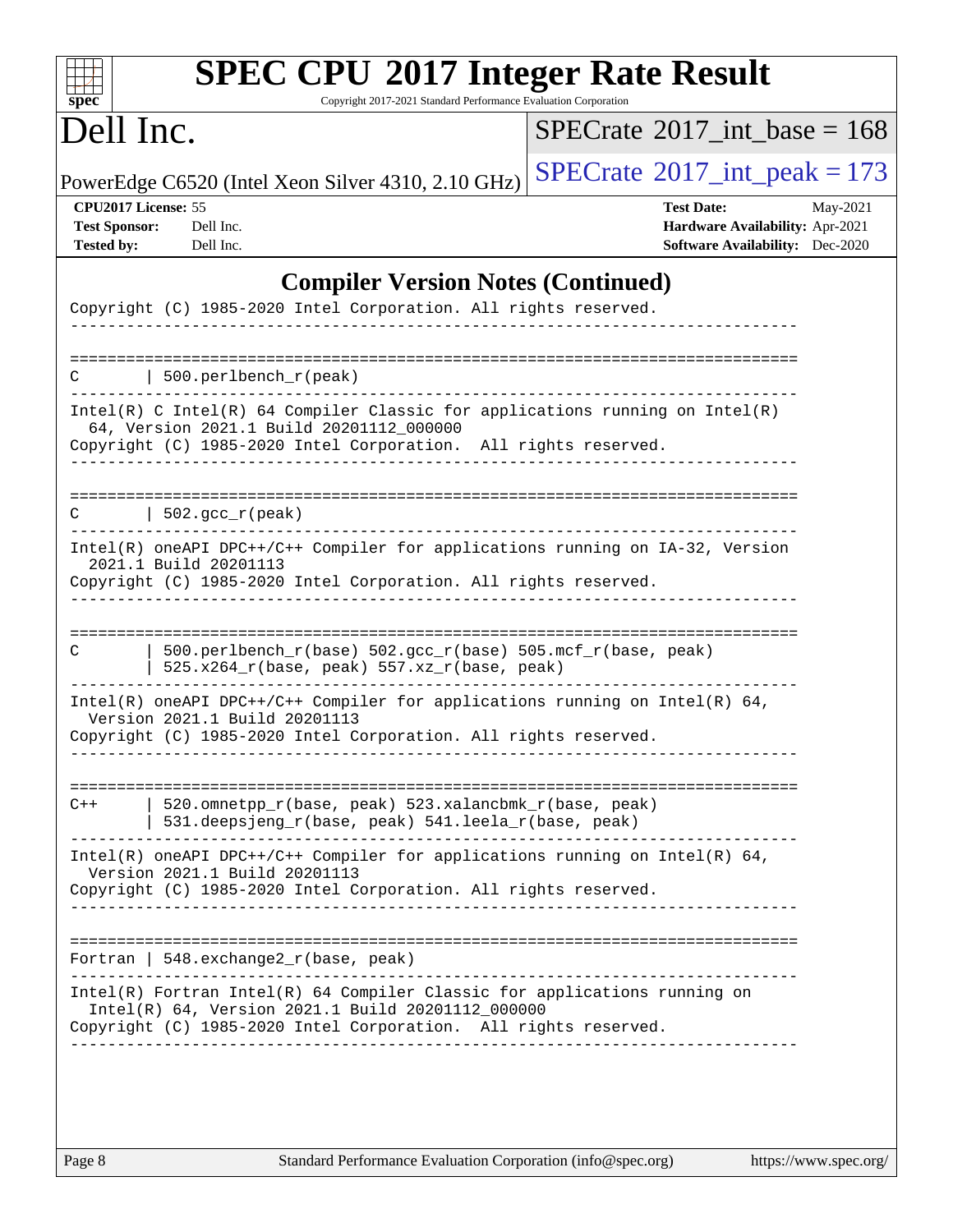

Copyright 2017-2021 Standard Performance Evaluation Corporation

## Dell Inc.

 $SPECTate@2017_int\_base = 168$ 

PowerEdge C6520 (Intel Xeon Silver 4310, 2.10 GHz)  $\left|$  [SPECrate](http://www.spec.org/auto/cpu2017/Docs/result-fields.html#SPECrate2017intpeak)<sup>®</sup>[2017\\_int\\_peak = 1](http://www.spec.org/auto/cpu2017/Docs/result-fields.html#SPECrate2017intpeak)73

**[CPU2017 License:](http://www.spec.org/auto/cpu2017/Docs/result-fields.html#CPU2017License)** 55 **[Test Date:](http://www.spec.org/auto/cpu2017/Docs/result-fields.html#TestDate)** May-2021

**[Test Sponsor:](http://www.spec.org/auto/cpu2017/Docs/result-fields.html#TestSponsor)** Dell Inc. **[Hardware Availability:](http://www.spec.org/auto/cpu2017/Docs/result-fields.html#HardwareAvailability)** Apr-2021 **[Tested by:](http://www.spec.org/auto/cpu2017/Docs/result-fields.html#Testedby)** Dell Inc. **[Software Availability:](http://www.spec.org/auto/cpu2017/Docs/result-fields.html#SoftwareAvailability)** Dec-2020

## **[Base Compiler Invocation](http://www.spec.org/auto/cpu2017/Docs/result-fields.html#BaseCompilerInvocation)**

[C benchmarks](http://www.spec.org/auto/cpu2017/Docs/result-fields.html#Cbenchmarks):

[icx](http://www.spec.org/cpu2017/results/res2021q3/cpu2017-20210617-27023.flags.html#user_CCbase_intel_icx_fe2d28d19ae2a5db7c42fe0f2a2aed77cb715edd4aeb23434404a8be6683fe239869bb6ca8154ca98265c2e3b9226a719a0efe2953a4a7018c379b7010ccf087)

[C++ benchmarks:](http://www.spec.org/auto/cpu2017/Docs/result-fields.html#CXXbenchmarks) [icpx](http://www.spec.org/cpu2017/results/res2021q3/cpu2017-20210617-27023.flags.html#user_CXXbase_intel_icpx_1e918ed14c436bf4b9b7c8bcdd51d4539fc71b3df010bd1e9f8732d9c34c2b2914e48204a846820f3c0ebb4095dea797a5c30b458ac0b6dffac65d78f781f5ca)

[Fortran benchmarks](http://www.spec.org/auto/cpu2017/Docs/result-fields.html#Fortranbenchmarks): [ifort](http://www.spec.org/cpu2017/results/res2021q3/cpu2017-20210617-27023.flags.html#user_FCbase_intel_ifort_8111460550e3ca792625aed983ce982f94888b8b503583aa7ba2b8303487b4d8a21a13e7191a45c5fd58ff318f48f9492884d4413fa793fd88dd292cad7027ca)

### **[Base Portability Flags](http://www.spec.org/auto/cpu2017/Docs/result-fields.html#BasePortabilityFlags)**

 500.perlbench\_r: [-DSPEC\\_LP64](http://www.spec.org/cpu2017/results/res2021q3/cpu2017-20210617-27023.flags.html#b500.perlbench_r_basePORTABILITY_DSPEC_LP64) [-DSPEC\\_LINUX\\_X64](http://www.spec.org/cpu2017/results/res2021q3/cpu2017-20210617-27023.flags.html#b500.perlbench_r_baseCPORTABILITY_DSPEC_LINUX_X64) 502.gcc\_r: [-DSPEC\\_LP64](http://www.spec.org/cpu2017/results/res2021q3/cpu2017-20210617-27023.flags.html#suite_basePORTABILITY502_gcc_r_DSPEC_LP64) 505.mcf\_r: [-DSPEC\\_LP64](http://www.spec.org/cpu2017/results/res2021q3/cpu2017-20210617-27023.flags.html#suite_basePORTABILITY505_mcf_r_DSPEC_LP64) 520.omnetpp\_r: [-DSPEC\\_LP64](http://www.spec.org/cpu2017/results/res2021q3/cpu2017-20210617-27023.flags.html#suite_basePORTABILITY520_omnetpp_r_DSPEC_LP64) 523.xalancbmk\_r: [-DSPEC\\_LP64](http://www.spec.org/cpu2017/results/res2021q3/cpu2017-20210617-27023.flags.html#suite_basePORTABILITY523_xalancbmk_r_DSPEC_LP64) [-DSPEC\\_LINUX](http://www.spec.org/cpu2017/results/res2021q3/cpu2017-20210617-27023.flags.html#b523.xalancbmk_r_baseCXXPORTABILITY_DSPEC_LINUX) 525.x264\_r: [-DSPEC\\_LP64](http://www.spec.org/cpu2017/results/res2021q3/cpu2017-20210617-27023.flags.html#suite_basePORTABILITY525_x264_r_DSPEC_LP64) 531.deepsjeng\_r: [-DSPEC\\_LP64](http://www.spec.org/cpu2017/results/res2021q3/cpu2017-20210617-27023.flags.html#suite_basePORTABILITY531_deepsjeng_r_DSPEC_LP64) 541.leela\_r: [-DSPEC\\_LP64](http://www.spec.org/cpu2017/results/res2021q3/cpu2017-20210617-27023.flags.html#suite_basePORTABILITY541_leela_r_DSPEC_LP64) 548.exchange2\_r: [-DSPEC\\_LP64](http://www.spec.org/cpu2017/results/res2021q3/cpu2017-20210617-27023.flags.html#suite_basePORTABILITY548_exchange2_r_DSPEC_LP64) 557.xz\_r: [-DSPEC\\_LP64](http://www.spec.org/cpu2017/results/res2021q3/cpu2017-20210617-27023.flags.html#suite_basePORTABILITY557_xz_r_DSPEC_LP64)

## **[Base Optimization Flags](http://www.spec.org/auto/cpu2017/Docs/result-fields.html#BaseOptimizationFlags)**

[C benchmarks](http://www.spec.org/auto/cpu2017/Docs/result-fields.html#Cbenchmarks):

```
-w -std=c11 -m64 -Wl,-z,muldefs -xCORE-AVX512 -O3 -ffast-math
-flto -mfpmath=sse -funroll-loops -qopt-mem-layout-trans=4
-mbranches-within-32B-boundaries
-L/opt/intel/oneapi/compiler/2021.1.1/linux/compiler/lib/intel64_lin
-lqkmalloc
```
[C++ benchmarks:](http://www.spec.org/auto/cpu2017/Docs/result-fields.html#CXXbenchmarks) [-w](http://www.spec.org/cpu2017/results/res2021q3/cpu2017-20210617-27023.flags.html#user_CXXbase_supress_warning_66fb2c4e5c1dd10f38bdd29623979399e5ae75ae6e5453792d82ef66afed381df4a8602f92cac8d2ea0fffa7b93b4b1ccb9ecad4af01c9b2fe338b2082ae3859) [-m64](http://www.spec.org/cpu2017/results/res2021q3/cpu2017-20210617-27023.flags.html#user_CXXbase_m64-icc) [-Wl,-z,muldefs](http://www.spec.org/cpu2017/results/res2021q3/cpu2017-20210617-27023.flags.html#user_CXXbase_link_force_multiple1_b4cbdb97b34bdee9ceefcfe54f4c8ea74255f0b02a4b23e853cdb0e18eb4525ac79b5a88067c842dd0ee6996c24547a27a4b99331201badda8798ef8a743f577) [-xCORE-AVX512](http://www.spec.org/cpu2017/results/res2021q3/cpu2017-20210617-27023.flags.html#user_CXXbase_f-xCORE-AVX512) [-O3](http://www.spec.org/cpu2017/results/res2021q3/cpu2017-20210617-27023.flags.html#user_CXXbase_f-O3) [-ffast-math](http://www.spec.org/cpu2017/results/res2021q3/cpu2017-20210617-27023.flags.html#user_CXXbase_f-ffast-math) [-flto](http://www.spec.org/cpu2017/results/res2021q3/cpu2017-20210617-27023.flags.html#user_CXXbase_f-flto) [-mfpmath=sse](http://www.spec.org/cpu2017/results/res2021q3/cpu2017-20210617-27023.flags.html#user_CXXbase_f-mfpmath_70eb8fac26bde974f8ab713bc9086c5621c0b8d2f6c86f38af0bd7062540daf19db5f3a066d8c6684be05d84c9b6322eb3b5be6619d967835195b93d6c02afa1) [-funroll-loops](http://www.spec.org/cpu2017/results/res2021q3/cpu2017-20210617-27023.flags.html#user_CXXbase_f-funroll-loops) [-qopt-mem-layout-trans=4](http://www.spec.org/cpu2017/results/res2021q3/cpu2017-20210617-27023.flags.html#user_CXXbase_f-qopt-mem-layout-trans_fa39e755916c150a61361b7846f310bcdf6f04e385ef281cadf3647acec3f0ae266d1a1d22d972a7087a248fd4e6ca390a3634700869573d231a252c784941a8) [-mbranches-within-32B-boundaries](http://www.spec.org/cpu2017/results/res2021q3/cpu2017-20210617-27023.flags.html#user_CXXbase_f-mbranches-within-32B-boundaries) [-L/opt/intel/oneapi/compiler/2021.1.1/linux/compiler/lib/intel64\\_lin](http://www.spec.org/cpu2017/results/res2021q3/cpu2017-20210617-27023.flags.html#user_CXXbase_linkpath_f3ac96bc44eb3356c66274e76f12ce7989555e6431aa425d8bf37251b5a0a8e4f20d385a762420f3e0cdf627bb737484454017ddfa67f55a42ce17058c8be12d) [-lqkmalloc](http://www.spec.org/cpu2017/results/res2021q3/cpu2017-20210617-27023.flags.html#user_CXXbase_qkmalloc_link_lib_79a818439969f771c6bc311cfd333c00fc099dad35c030f5aab9dda831713d2015205805422f83de8875488a2991c0a156aaa600e1f9138f8fc37004abc96dc5)

[Fortran benchmarks](http://www.spec.org/auto/cpu2017/Docs/result-fields.html#Fortranbenchmarks):

```
-w -m64 -Wl,-z,muldefs -xCORE-AVX512 -O3 -ipo -no-prec-div
-qopt-mem-layout-trans=4 -nostandard-realloc-lhs -align array32byte
-auto -mbranches-within-32B-boundaries
```
**(Continued on next page)**

| Page 9 | Standard Performance Evaluation Corporation (info@spec.org) | https://www.spec.org/ |
|--------|-------------------------------------------------------------|-----------------------|
|--------|-------------------------------------------------------------|-----------------------|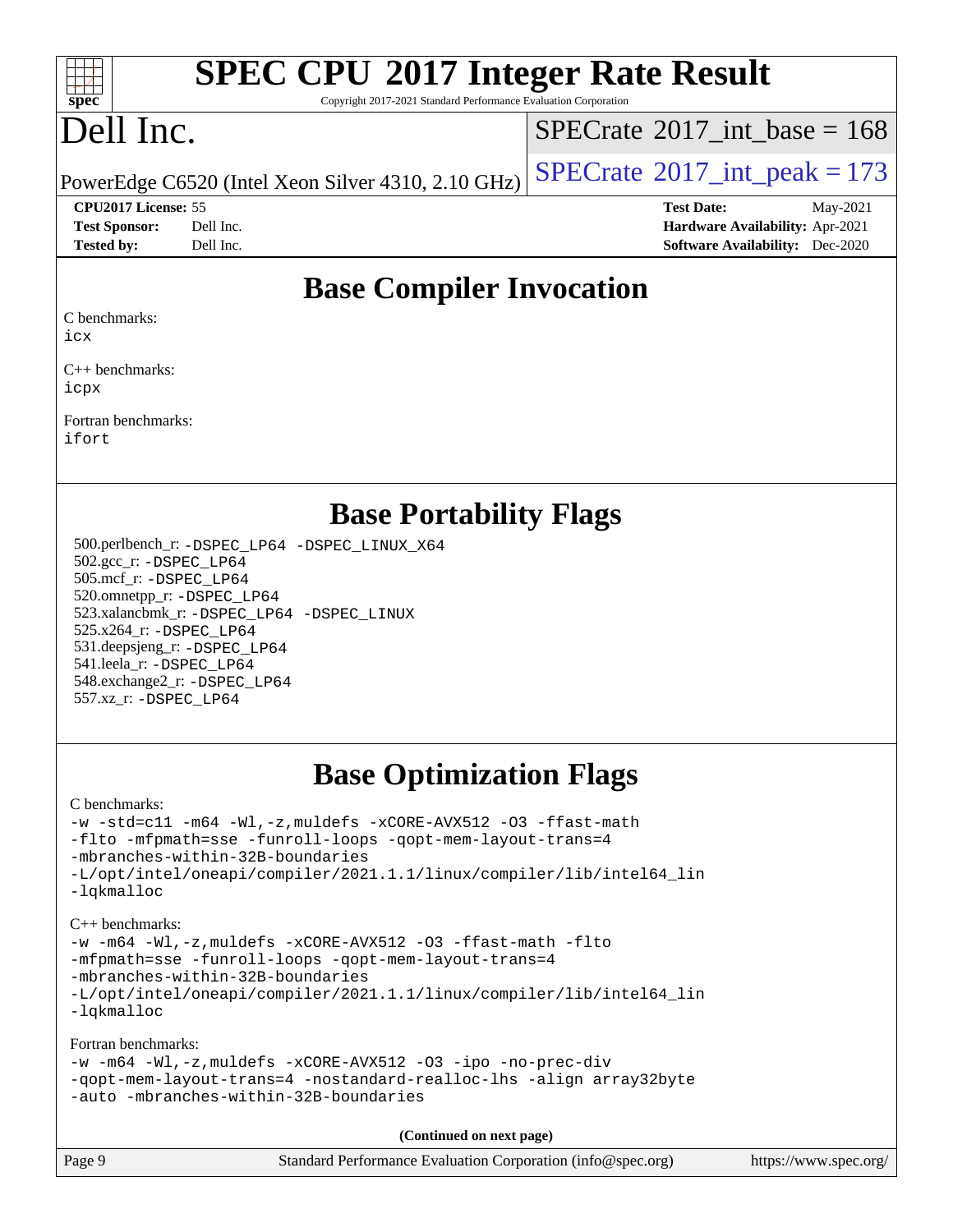#### $\pm\pm\tau$ **[spec](http://www.spec.org/)**

# **[SPEC CPU](http://www.spec.org/auto/cpu2017/Docs/result-fields.html#SPECCPU2017IntegerRateResult)[2017 Integer Rate Result](http://www.spec.org/auto/cpu2017/Docs/result-fields.html#SPECCPU2017IntegerRateResult)**

Copyright 2017-2021 Standard Performance Evaluation Corporation

# Dell Inc.

 $SPECTate@2017_int\_base = 168$ 

PowerEdge C6520 (Intel Xeon Silver 4310, 2.10 GHz)  $\left|$  [SPECrate](http://www.spec.org/auto/cpu2017/Docs/result-fields.html#SPECrate2017intpeak)<sup>®</sup>[2017\\_int\\_peak = 1](http://www.spec.org/auto/cpu2017/Docs/result-fields.html#SPECrate2017intpeak)73

**[CPU2017 License:](http://www.spec.org/auto/cpu2017/Docs/result-fields.html#CPU2017License)** 55 **[Test Date:](http://www.spec.org/auto/cpu2017/Docs/result-fields.html#TestDate)** May-2021 **[Test Sponsor:](http://www.spec.org/auto/cpu2017/Docs/result-fields.html#TestSponsor)** Dell Inc. **[Hardware Availability:](http://www.spec.org/auto/cpu2017/Docs/result-fields.html#HardwareAvailability)** Apr-2021 **[Tested by:](http://www.spec.org/auto/cpu2017/Docs/result-fields.html#Testedby)** Dell Inc. **[Software Availability:](http://www.spec.org/auto/cpu2017/Docs/result-fields.html#SoftwareAvailability)** Dec-2020

## **[Base Optimization Flags \(Continued\)](http://www.spec.org/auto/cpu2017/Docs/result-fields.html#BaseOptimizationFlags)**

[Fortran benchmarks](http://www.spec.org/auto/cpu2017/Docs/result-fields.html#Fortranbenchmarks) (continued):

[-L/opt/intel/oneapi/compiler/2021.1.1/linux/compiler/lib/intel64\\_lin](http://www.spec.org/cpu2017/results/res2021q3/cpu2017-20210617-27023.flags.html#user_FCbase_linkpath_f3ac96bc44eb3356c66274e76f12ce7989555e6431aa425d8bf37251b5a0a8e4f20d385a762420f3e0cdf627bb737484454017ddfa67f55a42ce17058c8be12d) [-lqkmalloc](http://www.spec.org/cpu2017/results/res2021q3/cpu2017-20210617-27023.flags.html#user_FCbase_qkmalloc_link_lib_79a818439969f771c6bc311cfd333c00fc099dad35c030f5aab9dda831713d2015205805422f83de8875488a2991c0a156aaa600e1f9138f8fc37004abc96dc5)

**[Peak Compiler Invocation](http://www.spec.org/auto/cpu2017/Docs/result-fields.html#PeakCompilerInvocation)**

[C benchmarks \(except as noted below\)](http://www.spec.org/auto/cpu2017/Docs/result-fields.html#Cbenchmarksexceptasnotedbelow): [icx](http://www.spec.org/cpu2017/results/res2021q3/cpu2017-20210617-27023.flags.html#user_CCpeak_intel_icx_fe2d28d19ae2a5db7c42fe0f2a2aed77cb715edd4aeb23434404a8be6683fe239869bb6ca8154ca98265c2e3b9226a719a0efe2953a4a7018c379b7010ccf087)

500.perlbench\_r: [icc](http://www.spec.org/cpu2017/results/res2021q3/cpu2017-20210617-27023.flags.html#user_peakCCLD500_perlbench_r_intel_icc_66fc1ee009f7361af1fbd72ca7dcefbb700085f36577c54f309893dd4ec40d12360134090235512931783d35fd58c0460139e722d5067c5574d8eaf2b3e37e92)

[C++ benchmarks:](http://www.spec.org/auto/cpu2017/Docs/result-fields.html#CXXbenchmarks) [icpx](http://www.spec.org/cpu2017/results/res2021q3/cpu2017-20210617-27023.flags.html#user_CXXpeak_intel_icpx_1e918ed14c436bf4b9b7c8bcdd51d4539fc71b3df010bd1e9f8732d9c34c2b2914e48204a846820f3c0ebb4095dea797a5c30b458ac0b6dffac65d78f781f5ca)

[Fortran benchmarks](http://www.spec.org/auto/cpu2017/Docs/result-fields.html#Fortranbenchmarks): [ifort](http://www.spec.org/cpu2017/results/res2021q3/cpu2017-20210617-27023.flags.html#user_FCpeak_intel_ifort_8111460550e3ca792625aed983ce982f94888b8b503583aa7ba2b8303487b4d8a21a13e7191a45c5fd58ff318f48f9492884d4413fa793fd88dd292cad7027ca)

## **[Peak Portability Flags](http://www.spec.org/auto/cpu2017/Docs/result-fields.html#PeakPortabilityFlags)**

 500.perlbench\_r: [-DSPEC\\_LP64](http://www.spec.org/cpu2017/results/res2021q3/cpu2017-20210617-27023.flags.html#b500.perlbench_r_peakPORTABILITY_DSPEC_LP64) [-DSPEC\\_LINUX\\_X64](http://www.spec.org/cpu2017/results/res2021q3/cpu2017-20210617-27023.flags.html#b500.perlbench_r_peakCPORTABILITY_DSPEC_LINUX_X64) 502.gcc\_r: [-D\\_FILE\\_OFFSET\\_BITS=64](http://www.spec.org/cpu2017/results/res2021q3/cpu2017-20210617-27023.flags.html#user_peakPORTABILITY502_gcc_r_file_offset_bits_64_5ae949a99b284ddf4e95728d47cb0843d81b2eb0e18bdfe74bbf0f61d0b064f4bda2f10ea5eb90e1dcab0e84dbc592acfc5018bc955c18609f94ddb8d550002c) 505.mcf\_r: [-DSPEC\\_LP64](http://www.spec.org/cpu2017/results/res2021q3/cpu2017-20210617-27023.flags.html#suite_peakPORTABILITY505_mcf_r_DSPEC_LP64) 520.omnetpp\_r: [-DSPEC\\_LP64](http://www.spec.org/cpu2017/results/res2021q3/cpu2017-20210617-27023.flags.html#suite_peakPORTABILITY520_omnetpp_r_DSPEC_LP64) 523.xalancbmk\_r: [-DSPEC\\_LP64](http://www.spec.org/cpu2017/results/res2021q3/cpu2017-20210617-27023.flags.html#suite_peakPORTABILITY523_xalancbmk_r_DSPEC_LP64) [-DSPEC\\_LINUX](http://www.spec.org/cpu2017/results/res2021q3/cpu2017-20210617-27023.flags.html#b523.xalancbmk_r_peakCXXPORTABILITY_DSPEC_LINUX) 525.x264\_r: [-DSPEC\\_LP64](http://www.spec.org/cpu2017/results/res2021q3/cpu2017-20210617-27023.flags.html#suite_peakPORTABILITY525_x264_r_DSPEC_LP64) 531.deepsjeng\_r: [-DSPEC\\_LP64](http://www.spec.org/cpu2017/results/res2021q3/cpu2017-20210617-27023.flags.html#suite_peakPORTABILITY531_deepsjeng_r_DSPEC_LP64) 541.leela\_r: [-DSPEC\\_LP64](http://www.spec.org/cpu2017/results/res2021q3/cpu2017-20210617-27023.flags.html#suite_peakPORTABILITY541_leela_r_DSPEC_LP64) 548.exchange2\_r: [-DSPEC\\_LP64](http://www.spec.org/cpu2017/results/res2021q3/cpu2017-20210617-27023.flags.html#suite_peakPORTABILITY548_exchange2_r_DSPEC_LP64) 557.xz\_r: [-DSPEC\\_LP64](http://www.spec.org/cpu2017/results/res2021q3/cpu2017-20210617-27023.flags.html#suite_peakPORTABILITY557_xz_r_DSPEC_LP64)

## **[Peak Optimization Flags](http://www.spec.org/auto/cpu2017/Docs/result-fields.html#PeakOptimizationFlags)**

[C benchmarks](http://www.spec.org/auto/cpu2017/Docs/result-fields.html#Cbenchmarks):

 500.perlbench\_r: [-Wl,-z,muldefs](http://www.spec.org/cpu2017/results/res2021q3/cpu2017-20210617-27023.flags.html#user_peakEXTRA_LDFLAGS500_perlbench_r_link_force_multiple1_b4cbdb97b34bdee9ceefcfe54f4c8ea74255f0b02a4b23e853cdb0e18eb4525ac79b5a88067c842dd0ee6996c24547a27a4b99331201badda8798ef8a743f577) [-prof-gen](http://www.spec.org/cpu2017/results/res2021q3/cpu2017-20210617-27023.flags.html#user_peakPASS1_CFLAGSPASS1_LDFLAGS500_perlbench_r_prof_gen_5aa4926d6013ddb2a31985c654b3eb18169fc0c6952a63635c234f711e6e63dd76e94ad52365559451ec499a2cdb89e4dc58ba4c67ef54ca681ffbe1461d6b36)(pass 1) [-prof-use](http://www.spec.org/cpu2017/results/res2021q3/cpu2017-20210617-27023.flags.html#user_peakPASS2_CFLAGSPASS2_LDFLAGS500_perlbench_r_prof_use_1a21ceae95f36a2b53c25747139a6c16ca95bd9def2a207b4f0849963b97e94f5260e30a0c64f4bb623698870e679ca08317ef8150905d41bd88c6f78df73f19)(pass 2) [-xCORE-AVX512](http://www.spec.org/cpu2017/results/res2021q3/cpu2017-20210617-27023.flags.html#user_peakCOPTIMIZE500_perlbench_r_f-xCORE-AVX512) [-ipo](http://www.spec.org/cpu2017/results/res2021q3/cpu2017-20210617-27023.flags.html#user_peakCOPTIMIZE500_perlbench_r_f-ipo) [-O3](http://www.spec.org/cpu2017/results/res2021q3/cpu2017-20210617-27023.flags.html#user_peakCOPTIMIZE500_perlbench_r_f-O3) [-no-prec-div](http://www.spec.org/cpu2017/results/res2021q3/cpu2017-20210617-27023.flags.html#user_peakCOPTIMIZE500_perlbench_r_f-no-prec-div) [-qopt-mem-layout-trans=4](http://www.spec.org/cpu2017/results/res2021q3/cpu2017-20210617-27023.flags.html#user_peakCOPTIMIZE500_perlbench_r_f-qopt-mem-layout-trans_fa39e755916c150a61361b7846f310bcdf6f04e385ef281cadf3647acec3f0ae266d1a1d22d972a7087a248fd4e6ca390a3634700869573d231a252c784941a8) [-fno-strict-overflow](http://www.spec.org/cpu2017/results/res2021q3/cpu2017-20210617-27023.flags.html#user_peakEXTRA_OPTIMIZE500_perlbench_r_f-fno-strict-overflow) [-mbranches-within-32B-boundaries](http://www.spec.org/cpu2017/results/res2021q3/cpu2017-20210617-27023.flags.html#user_peakEXTRA_COPTIMIZE500_perlbench_r_f-mbranches-within-32B-boundaries) [-L/opt/intel/oneapi/compiler/2021.1.1/linux/compiler/lib/intel64\\_lin](http://www.spec.org/cpu2017/results/res2021q3/cpu2017-20210617-27023.flags.html#user_peakEXTRA_LIBS500_perlbench_r_linkpath_f3ac96bc44eb3356c66274e76f12ce7989555e6431aa425d8bf37251b5a0a8e4f20d385a762420f3e0cdf627bb737484454017ddfa67f55a42ce17058c8be12d) [-lqkmalloc](http://www.spec.org/cpu2017/results/res2021q3/cpu2017-20210617-27023.flags.html#user_peakEXTRA_LIBS500_perlbench_r_qkmalloc_link_lib_79a818439969f771c6bc311cfd333c00fc099dad35c030f5aab9dda831713d2015205805422f83de8875488a2991c0a156aaa600e1f9138f8fc37004abc96dc5)

**(Continued on next page)**

| Page 10 | Standard Performance Evaluation Corporation (info@spec.org) | https://www.spec.org/ |
|---------|-------------------------------------------------------------|-----------------------|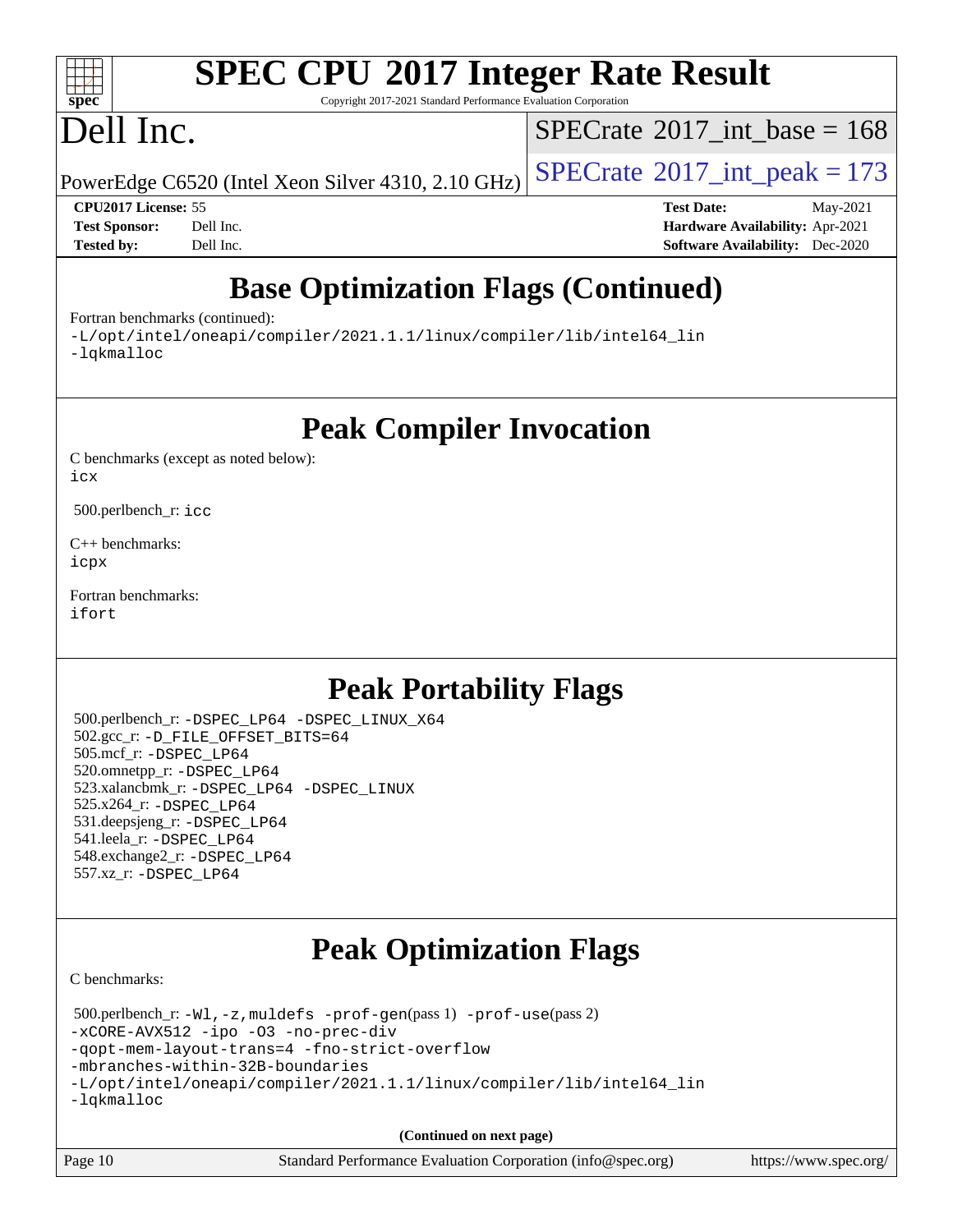

Copyright 2017-2021 Standard Performance Evaluation Corporation

## Dell Inc.

 $SPECTate$ <sup>®</sup>[2017\\_int\\_base =](http://www.spec.org/auto/cpu2017/Docs/result-fields.html#SPECrate2017intbase) 168

PowerEdge C6520 (Intel Xeon Silver 4310, 2.10 GHz)  $\left|$  [SPECrate](http://www.spec.org/auto/cpu2017/Docs/result-fields.html#SPECrate2017intpeak)<sup>®</sup>[2017\\_int\\_peak = 1](http://www.spec.org/auto/cpu2017/Docs/result-fields.html#SPECrate2017intpeak)73

**[CPU2017 License:](http://www.spec.org/auto/cpu2017/Docs/result-fields.html#CPU2017License)** 55 **[Test Date:](http://www.spec.org/auto/cpu2017/Docs/result-fields.html#TestDate)** May-2021 **[Test Sponsor:](http://www.spec.org/auto/cpu2017/Docs/result-fields.html#TestSponsor)** Dell Inc. **[Hardware Availability:](http://www.spec.org/auto/cpu2017/Docs/result-fields.html#HardwareAvailability)** Apr-2021 **[Tested by:](http://www.spec.org/auto/cpu2017/Docs/result-fields.html#Testedby)** Dell Inc. **[Software Availability:](http://www.spec.org/auto/cpu2017/Docs/result-fields.html#SoftwareAvailability)** Dec-2020

## **[Peak Optimization Flags \(Continued\)](http://www.spec.org/auto/cpu2017/Docs/result-fields.html#PeakOptimizationFlags)**

502.gcc\_r: [-m32](http://www.spec.org/cpu2017/results/res2021q3/cpu2017-20210617-27023.flags.html#user_peakCCLD502_gcc_r_m32-icc)

[-L/opt/intel/oneapi/compiler/2021.1.1/linux/compiler/lib/ia32\\_lin](http://www.spec.org/cpu2017/results/res2021q3/cpu2017-20210617-27023.flags.html#user_peakCCLD502_gcc_r_linkpath_48852f4866bdefaecc4130e6e65c91d213b08e99e37858164f561afe78c31bff13803d278df34556ae75548cb17efd588271966a116ddc0b0983c2c9a95c4f41) [-std=gnu89](http://www.spec.org/cpu2017/results/res2021q3/cpu2017-20210617-27023.flags.html#user_peakCCLD502_gcc_r_f-std_f3cc2e520142451d42b8d64ee452c6877603de867a66777769b4e3f9b376c2a8742d66df6a4ffb5b483abd54df63aab35a2f4fe1181eb389a18cdcc50fd950e3) [-Wl,-z,muldefs](http://www.spec.org/cpu2017/results/res2021q3/cpu2017-20210617-27023.flags.html#user_peakEXTRA_LDFLAGS502_gcc_r_link_force_multiple1_b4cbdb97b34bdee9ceefcfe54f4c8ea74255f0b02a4b23e853cdb0e18eb4525ac79b5a88067c842dd0ee6996c24547a27a4b99331201badda8798ef8a743f577) [-fprofile-generate](http://www.spec.org/cpu2017/results/res2021q3/cpu2017-20210617-27023.flags.html#user_peakPASS1_CFLAGSPASS1_LDFLAGS502_gcc_r_fprofile-generate)(pass 1) [-fprofile-use=default.profdata](http://www.spec.org/cpu2017/results/res2021q3/cpu2017-20210617-27023.flags.html#user_peakPASS2_CFLAGSPASS2_LDFLAGS502_gcc_r_fprofile-use_56aeee182b92ec249f9670f17c9b8e7d83fe2d25538e35a2cf64c434b579a2235a8b8fc66ef5678d24461366bbab9d486c870d8a72905233fc08e43eefe3cd80)(pass 2) [-xCORE-AVX512](http://www.spec.org/cpu2017/results/res2021q3/cpu2017-20210617-27023.flags.html#user_peakCOPTIMIZEPASS1_CFLAGSPASS1_LDFLAGS502_gcc_r_f-xCORE-AVX512) [-flto](http://www.spec.org/cpu2017/results/res2021q3/cpu2017-20210617-27023.flags.html#user_peakCOPTIMIZEPASS1_CFLAGSPASS1_LDFLAGS502_gcc_r_f-flto) [-Ofast](http://www.spec.org/cpu2017/results/res2021q3/cpu2017-20210617-27023.flags.html#user_peakPASS1_CFLAGSPASS1_LDFLAGS502_gcc_r_f-Ofast)(pass 1) [-O3](http://www.spec.org/cpu2017/results/res2021q3/cpu2017-20210617-27023.flags.html#user_peakCOPTIMIZE502_gcc_r_f-O3) [-ffast-math](http://www.spec.org/cpu2017/results/res2021q3/cpu2017-20210617-27023.flags.html#user_peakCOPTIMIZE502_gcc_r_f-ffast-math) [-qopt-mem-layout-trans=4](http://www.spec.org/cpu2017/results/res2021q3/cpu2017-20210617-27023.flags.html#user_peakCOPTIMIZE502_gcc_r_f-qopt-mem-layout-trans_fa39e755916c150a61361b7846f310bcdf6f04e385ef281cadf3647acec3f0ae266d1a1d22d972a7087a248fd4e6ca390a3634700869573d231a252c784941a8) [-mbranches-within-32B-boundaries](http://www.spec.org/cpu2017/results/res2021q3/cpu2017-20210617-27023.flags.html#user_peakEXTRA_COPTIMIZE502_gcc_r_f-mbranches-within-32B-boundaries) [-L/usr/local/jemalloc32-5.0.1/lib](http://www.spec.org/cpu2017/results/res2021q3/cpu2017-20210617-27023.flags.html#user_peakEXTRA_LIBS502_gcc_r_jemalloc_link_path32_1_3ce7b59db3b357dbaf7ad791266c9ba04a7e4933c209d6be2abbddfa003f7b11a662224df663b38de6e5da607f395338b5ea7f15fbbebbfcf43a38f170721399) [-ljemalloc](http://www.spec.org/cpu2017/results/res2021q3/cpu2017-20210617-27023.flags.html#user_peakEXTRA_LIBS502_gcc_r_jemalloc_link_lib_d1249b907c500fa1c0672f44f562e3d0f79738ae9e3c4a9c376d49f265a04b9c99b167ecedbf6711b3085be911c67ff61f150a17b3472be731631ba4d0471706) 505.mcf\_r: basepeak = yes

 $525.x264$ \_r:  $-w$   $-std= c11$   $-m64$   $-Wl$ ,  $-z$ , muldefs  $-xCORE-AVX512$   $-flto$ [-O3](http://www.spec.org/cpu2017/results/res2021q3/cpu2017-20210617-27023.flags.html#user_peakCOPTIMIZE525_x264_r_f-O3) [-ffast-math](http://www.spec.org/cpu2017/results/res2021q3/cpu2017-20210617-27023.flags.html#user_peakCOPTIMIZE525_x264_r_f-ffast-math) [-qopt-mem-layout-trans=4](http://www.spec.org/cpu2017/results/res2021q3/cpu2017-20210617-27023.flags.html#user_peakCOPTIMIZE525_x264_r_f-qopt-mem-layout-trans_fa39e755916c150a61361b7846f310bcdf6f04e385ef281cadf3647acec3f0ae266d1a1d22d972a7087a248fd4e6ca390a3634700869573d231a252c784941a8) [-fno-alias](http://www.spec.org/cpu2017/results/res2021q3/cpu2017-20210617-27023.flags.html#user_peakEXTRA_OPTIMIZE525_x264_r_f-no-alias_77dbac10d91cbfe898fbf4a29d1b29b694089caa623bdd1baccc9957d4edbe8d106c0b357e2748a65b44fc9e83d78098bb898077f3fe92f9faf24f7bd4a07ed7) [-mbranches-within-32B-boundaries](http://www.spec.org/cpu2017/results/res2021q3/cpu2017-20210617-27023.flags.html#user_peakEXTRA_COPTIMIZE525_x264_r_f-mbranches-within-32B-boundaries) [-L/opt/intel/oneapi/compiler/2021.1.1/linux/compiler/lib/intel64\\_lin](http://www.spec.org/cpu2017/results/res2021q3/cpu2017-20210617-27023.flags.html#user_peakEXTRA_LIBS525_x264_r_linkpath_f3ac96bc44eb3356c66274e76f12ce7989555e6431aa425d8bf37251b5a0a8e4f20d385a762420f3e0cdf627bb737484454017ddfa67f55a42ce17058c8be12d) [-lqkmalloc](http://www.spec.org/cpu2017/results/res2021q3/cpu2017-20210617-27023.flags.html#user_peakEXTRA_LIBS525_x264_r_qkmalloc_link_lib_79a818439969f771c6bc311cfd333c00fc099dad35c030f5aab9dda831713d2015205805422f83de8875488a2991c0a156aaa600e1f9138f8fc37004abc96dc5)

557.xz\_r: basepeak = yes

[C++ benchmarks:](http://www.spec.org/auto/cpu2017/Docs/result-fields.html#CXXbenchmarks)

 $520.$ omnetpp\_r: basepeak = yes

523.xalancbmk\_r: basepeak = yes

531.deepsjeng\_r: basepeak = yes

541.leela\_r: basepeak = yes

[Fortran benchmarks](http://www.spec.org/auto/cpu2017/Docs/result-fields.html#Fortranbenchmarks):

 $548$ .exchange $2$ \_r: basepeak = yes

[The flags files that were used to format this result can be browsed at](tmsearch)

[http://www.spec.org/cpu2017/flags/Intel-ic2021-official-linux64\\_revA.html](http://www.spec.org/cpu2017/flags/Intel-ic2021-official-linux64_revA.html) <http://www.spec.org/cpu2017/flags/Dell-Platform-Flags-PowerEdge-Intel-ICX-rev1.1.html>

[You can also download the XML flags sources by saving the following links:](tmsearch) [http://www.spec.org/cpu2017/flags/Intel-ic2021-official-linux64\\_revA.xml](http://www.spec.org/cpu2017/flags/Intel-ic2021-official-linux64_revA.xml) <http://www.spec.org/cpu2017/flags/Dell-Platform-Flags-PowerEdge-Intel-ICX-rev1.1.xml>